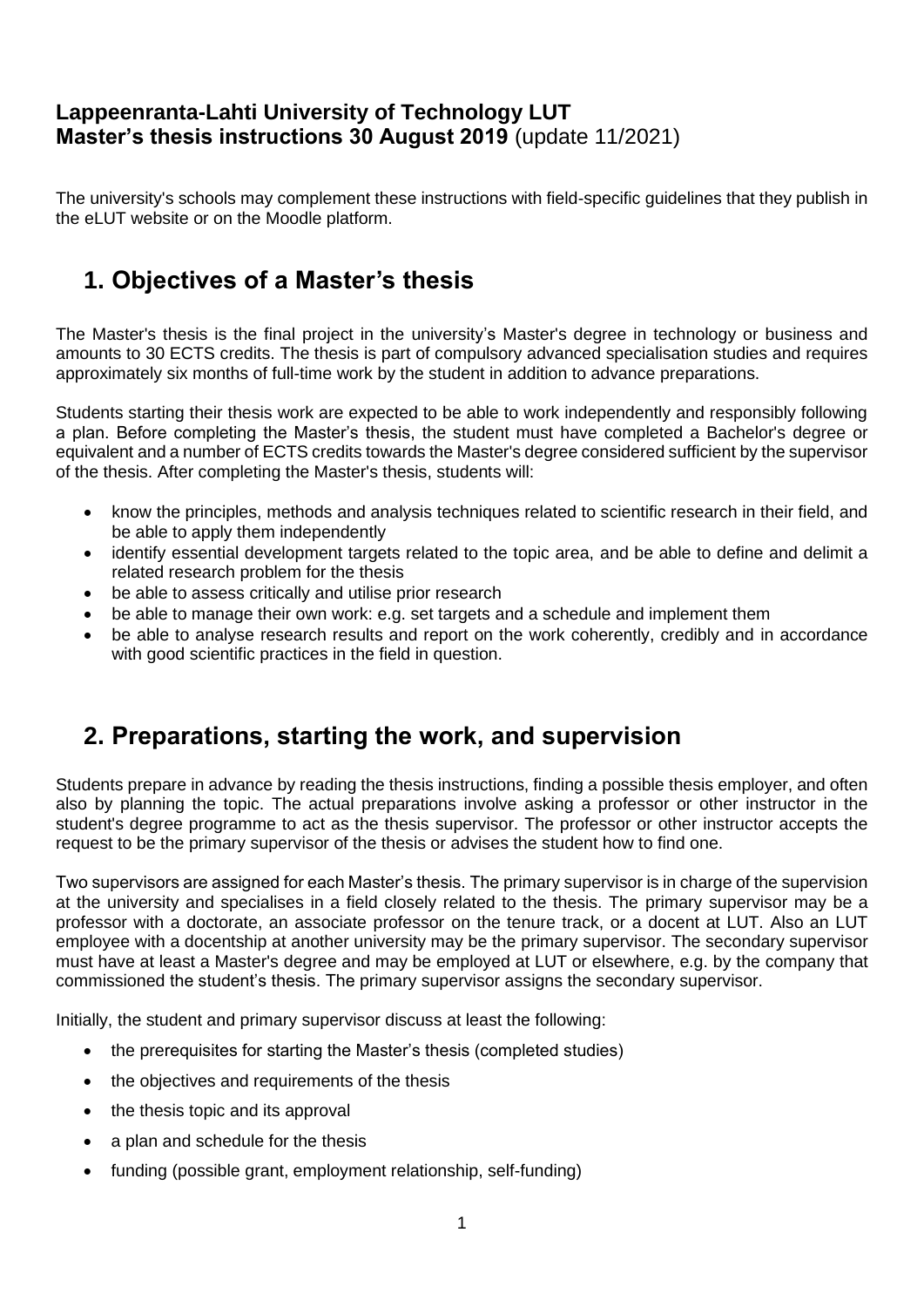- the supervisors at the university, supervision practices and meetings, the division of work between the primary and secondary supervisor
- the commissioner of the thesis and issues that must be agreed on with the commissioner: supervision at work (who supervises, supervision practices, reporting during and after the project), employment relationship issues, professional rights and responsibilities (also in the case of an invention), workplace safety, insurance coverage.
- publicity of the thesis.

## **3. Writing the thesis**

#### **3.1 Approval of the Master's thesis topic**

After the preparation stage, the thesis topic and supervisors are approved. Students submit a topic application (form 1A) from their lut.fi address to the university's Student Services. The online form including instructions is available in the university's eLUT website. The primary supervisor approves the topic application, and Student Services informs the student of the approval. The approval of the topic remains in force for two years from the date of approval.

The topic application does not need to include the final title of the thesis. The title may be specified as the work progresses. The thesis topic may be approved when the student:

- is enrolled at the university and is a degree student in the programme to which the topic application is addressed
- has completed the Bachelor's degree (when the student has been admitted into the university for both Bachelor's and Master's studies)
- has completed possible supplementary studies (if the student has been admitted to complete only the Master's degree)
- has completed other possible studies required and announced by the school.

#### **3.2 Language of the thesis**

The thesis can be prepared in Finnish, Swedish or English. In degree programmes taught in English, also the thesis is prepared in English. The author of the thesis is responsible for the language revision of the thesis. The head of the degree programme decides on the use of languages other than the above.

#### **3.3 Observing good scientific practice**

Students are expected to know and observe the ethical principles of academic studies. Therefore, they will be instructed how to follow good scientific practice. Plagiarism is strictly forbidden. Citations and references must be made in accordance with established scientific practice. If the degree programme or supervisor require nothing else, the thesis should employ Harvard referencing.

If despite guidance and supervision the submitted thesis contains plagiarised passages, the thesis will receive a failing grade. Moreover, the matter will be brought before the university rector. The Turnitin software is employed in checking the originality of the work, giving feedback, and guidance. The university's final theses must be checked with Turnitin before assessment. Primary supervisors must make sure that all final theses they review are checked with Turnitin at least once. The student is responsible for submitting the thesis through Turnitin.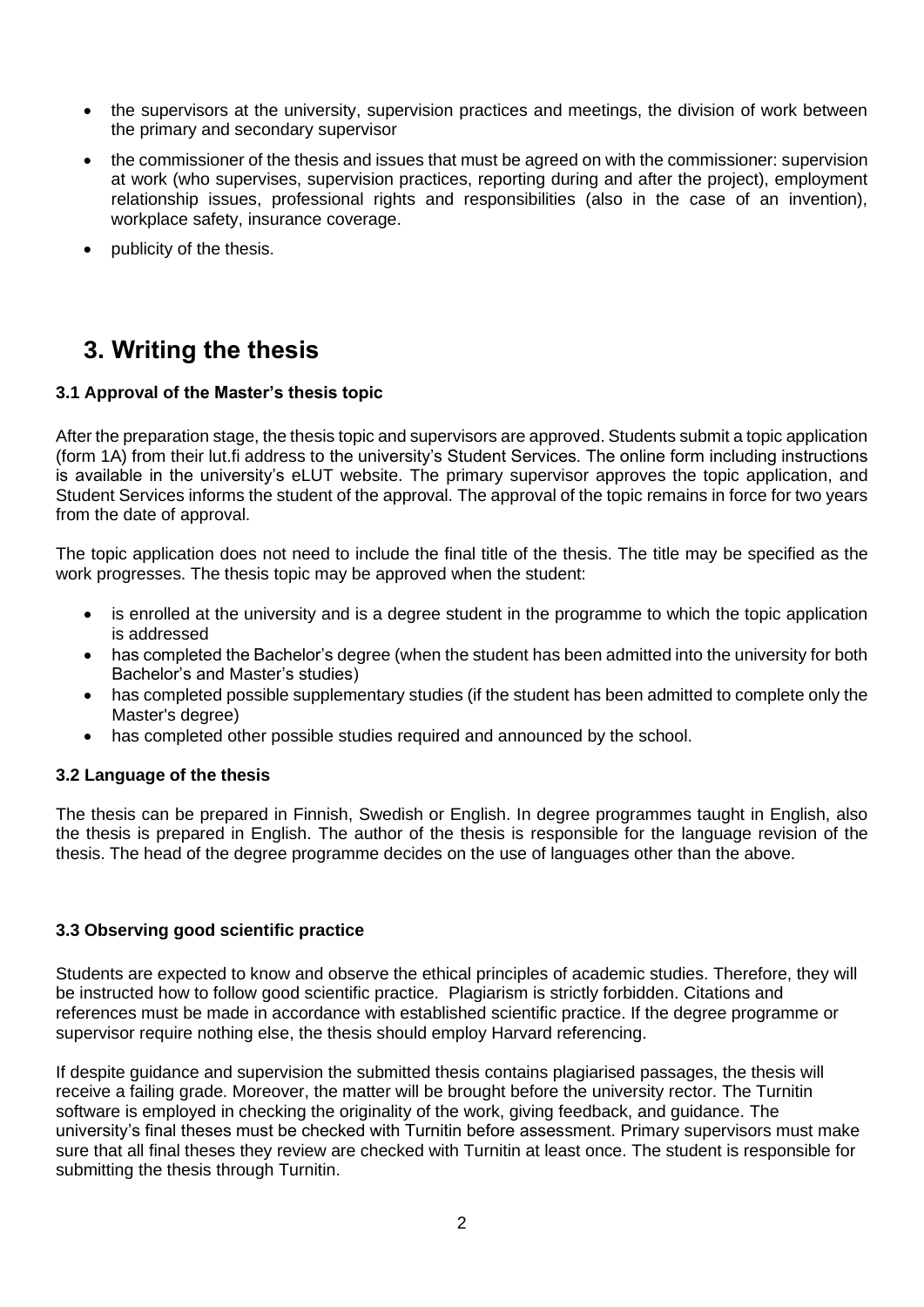#### **3.4 Publicity of the thesis**

The primary examiner sees to it that the commissioner of the thesis is aware of the publicity requirements from the very beginning of the discussions. Master's theses submitted to the university for examination are normally public documents. The abstract is always public.

This must be mentioned to the commissioner when the topic of the thesis is first discussed. However, if the thesis needs to include information which the commissioner requires to remain confidential, the university may agree to hold the thesis confidential for a maximum of two years. In such cases, the commissioner must provide the university with a written notification concerning the confidentiality. The student is responsible for submitting the confidentiality notification to the university's Student Services no later than in connection with the assessment application. The notification must include the scope of and grounds for the confidentiality and the confidentiality period in full years. The confidentiality period starts from the date the thesis is assessed. Information that must remain confidential for more than two years must be excluded from the version submitted for assessment. The entire work will be assessed based on the submitted version of the thesis.

#### **3.5 Inventions related to the thesis**

If the student makes an invention that can be patented or otherwise protected under industrial property rights legislation during the course of the thesis work, all parties involved must discuss the matter together (the student, the supervisors at the university, and the commissioning organisation). If the invention made in connection with the thesis is to be patented, the patent application must be left before the work is published. Otherwise, the thesis must be written so that the invention is not revealed.

If the invention has ensued under an employment relationship, the Act on the Right in Employee Inventions (656/1967) applies to the company. If the employment relationship is between the student and a university or higher education institution, the act on the right in employee inventions at higher education institutions (369/2006) applies to the school. General patenting legislation applies to the patenting of an invention and general copyright legislation to copyright issues unless otherwise agreed by the parties involved in the work (the commissioner, university and student).

Further information is available from the university's research and innovation services.

#### **3.6 Content and layout of the thesis**

The thesis typically includes the following parts in the following order:

Title page **Abstract** Acknowledgements Table of contents List of symbols and abbreviations **Introduction** Discussion / Processing Summary Conclusions

References Appendices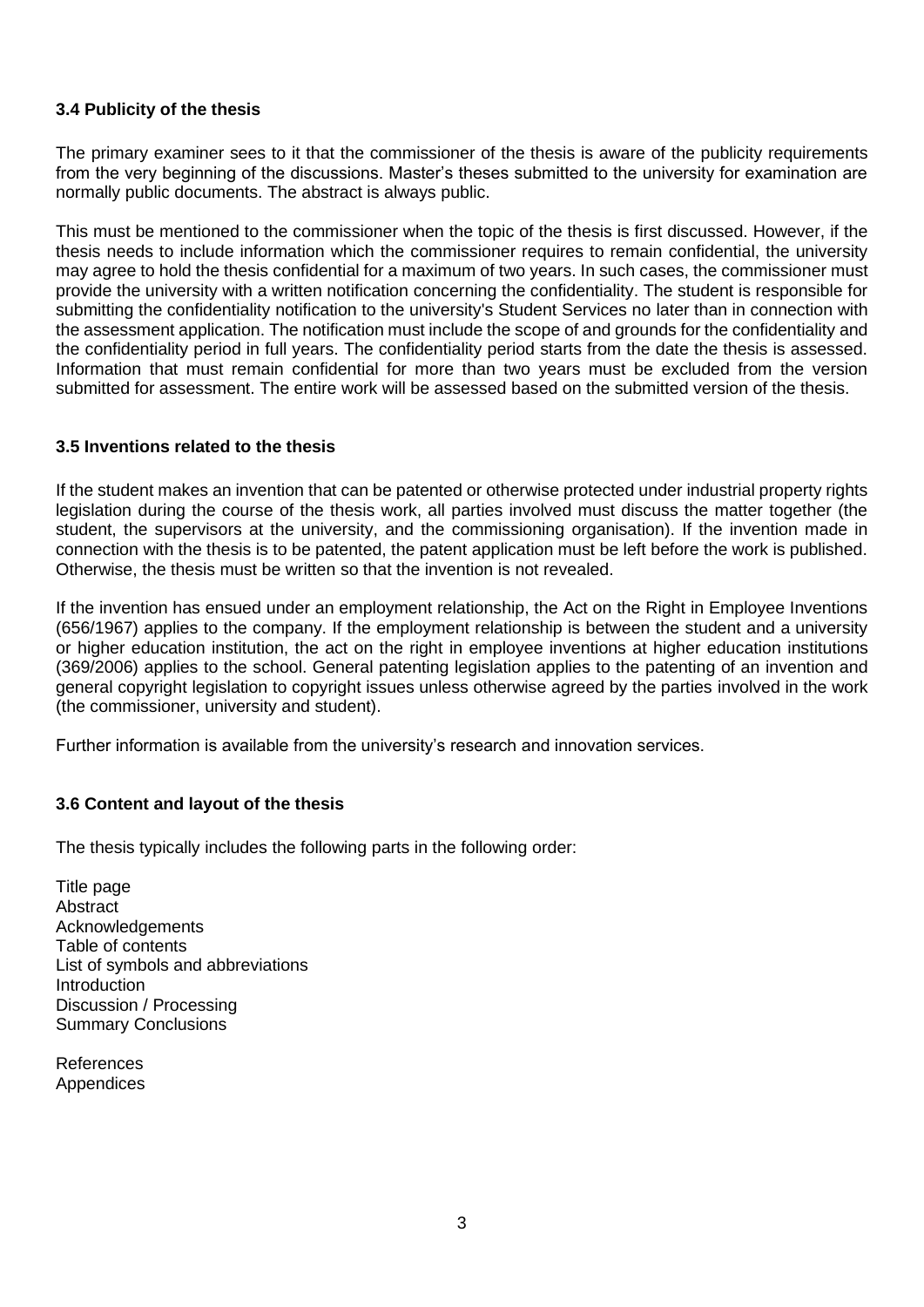#### Title page

The title page contains the following information:

Lappeenranta-Lahti University of Technology LUT

Name of school: School of Energy Systems, School of Engineering Science or School of Business and

Management

Name of degree programme

Title of thesis (final title)

Thesis supervisors

#### Abstract

The Master's thesis contains an abstract of the work. The abstract is a public document, and therefore all confidential information must be excluded from it.

Students write the abstract in two languages: the language of their basic education (Finnish or Swedish) and English. Students who have not received their basic education in Finnish or Swedish write their abstract only in English.

The abstract should start with the following information:

Type of document (Abstract) Title of thesis Keywords Number of pages, figures, tables and appendices Name of author Type of thesis (Master's thesis) and graduation year Lappeenranta-Lahti University of Technology LUT Name of school: School of Energy Systems, School of Engineering Science or School of Business and Management Name of degree programme Thesis supervisors

#### **Thesis template**

A thesis template produced for LUT students guides in Master's thesis writing. The template is available in the eLUT [website](https://production.client-fi-lab-elut.finland.wdr.io/en/completing-studies/theses/masters-thesis)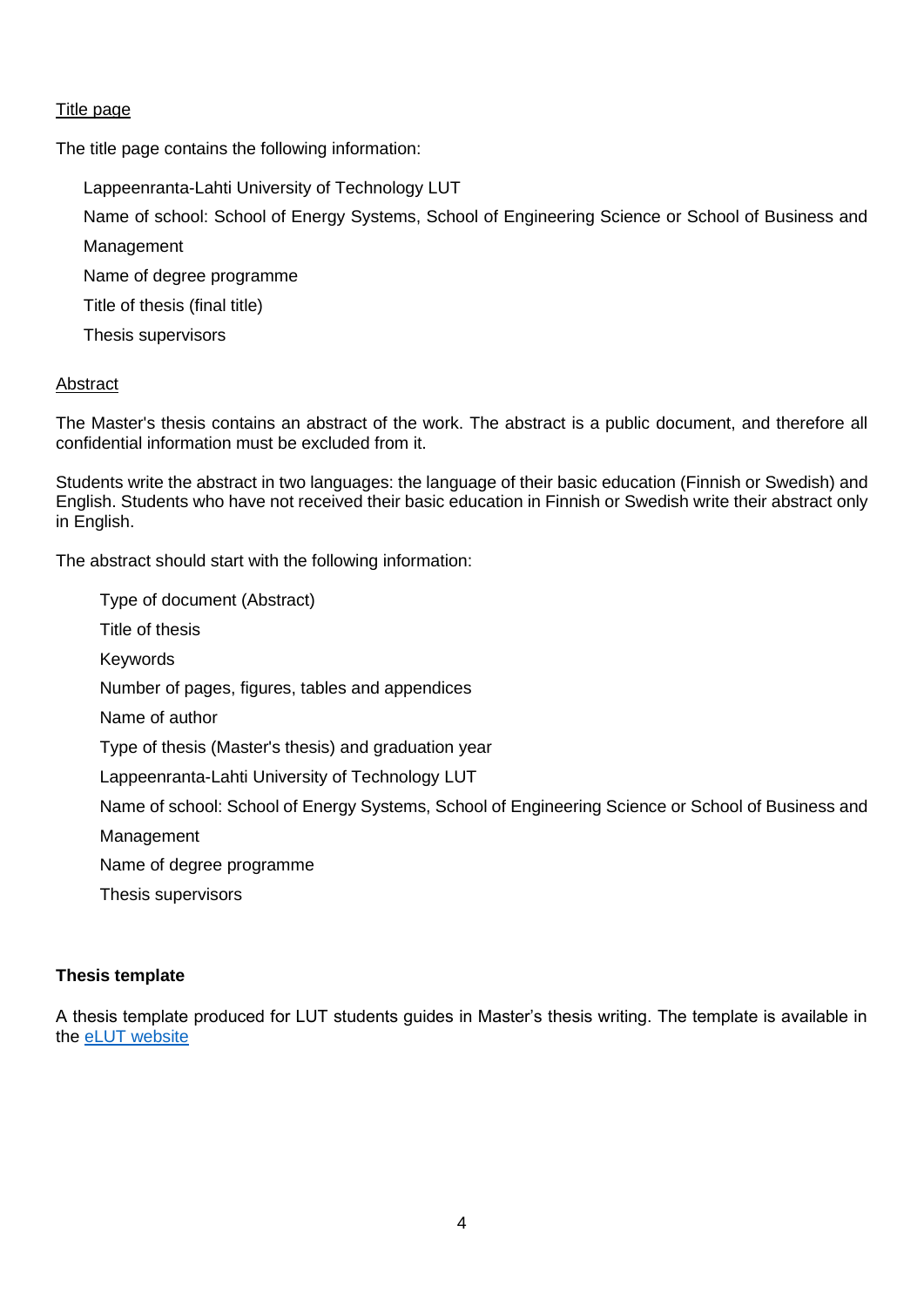# **4. Maturity test**

The Master's degree requires a maturity test, which demonstrates the student's knowledge of the thesis topic. The abstract of the Master's thesis acts as the maturity test for the degree.

The primary supervisor of the thesis assesses the abstract on the scale pass/fail. If language of the maturity test in the Master's degree needs to be assessed, the primary supervisor of the thesis may decide to submit the maturity test to a language professional approved by the university. More detailed instructions are available in the eLUT student website.

### **5. Publication and assessment of a finished thesis**

The university defines and announces the graduation schedule for each academic year. Instructions concerning the assessment of theses and on graduation schedules are available in the eLUT student website.

Before the publication and assessment of the thesis, the student submits a finished manuscript to the primary supervisor and applies for permission to publish it. The school assesses the thesis upon the student's application. To apply for the assessment of their thesis, students:

- upload their thesis and abstracts to the LUTPub repository maintained by the LUT Academic Library after receiving permission to publish it. After the library processes the thesis, it will receive a URN.
- submit the assessment application (form 1B) including appendices to Student Services.

Forms, schedules, and additional information related to the publishing and assessment of final theses are available in the eLUT student website.

The supervisors prepare a written statement on the thesis and propose a grade. Students of degree programmes in English will be provided a statement in English on their Master's thesis. The title and grade of the thesis are shown in the degree certificate.

Schools define their own assessment criteria for Master's theses. Frequently applied criteria include e.g.

- the problem-setting, objectives, definitions and delimitations of the thesis
- the relationship to previous research
- the research approach, methods and material used in the work
- the schedule of the research and time management
- the results and their analysis
- the organisation and coherence of the work
- the profoundness of the work
- the reliability of the work
- the language and layout of the work
- an independent approach and application.

Master's theses in technology are assessed on the scale 0 fail, 1 passable (lowest passing grade), 2 satisfactory, 3 good, 4 very good and 5 excellent. Master's theses in business are assessed on the scale improbatur (fail), approbatur (lowest passing grade), lubenter approbatur, non sine laude approbatur, cum laude approbatur, magna cum laude approbatur, eximia cum laude approbatur and laudatur (highest grade). An approved thesis cannot be rewritten nor its grade raised.

If a student is not satisfied with the evaluation, he or she may lodge an appeal with the degree board within 14 days of the day the grade was made known. The written appeal must be addressed to the degree board